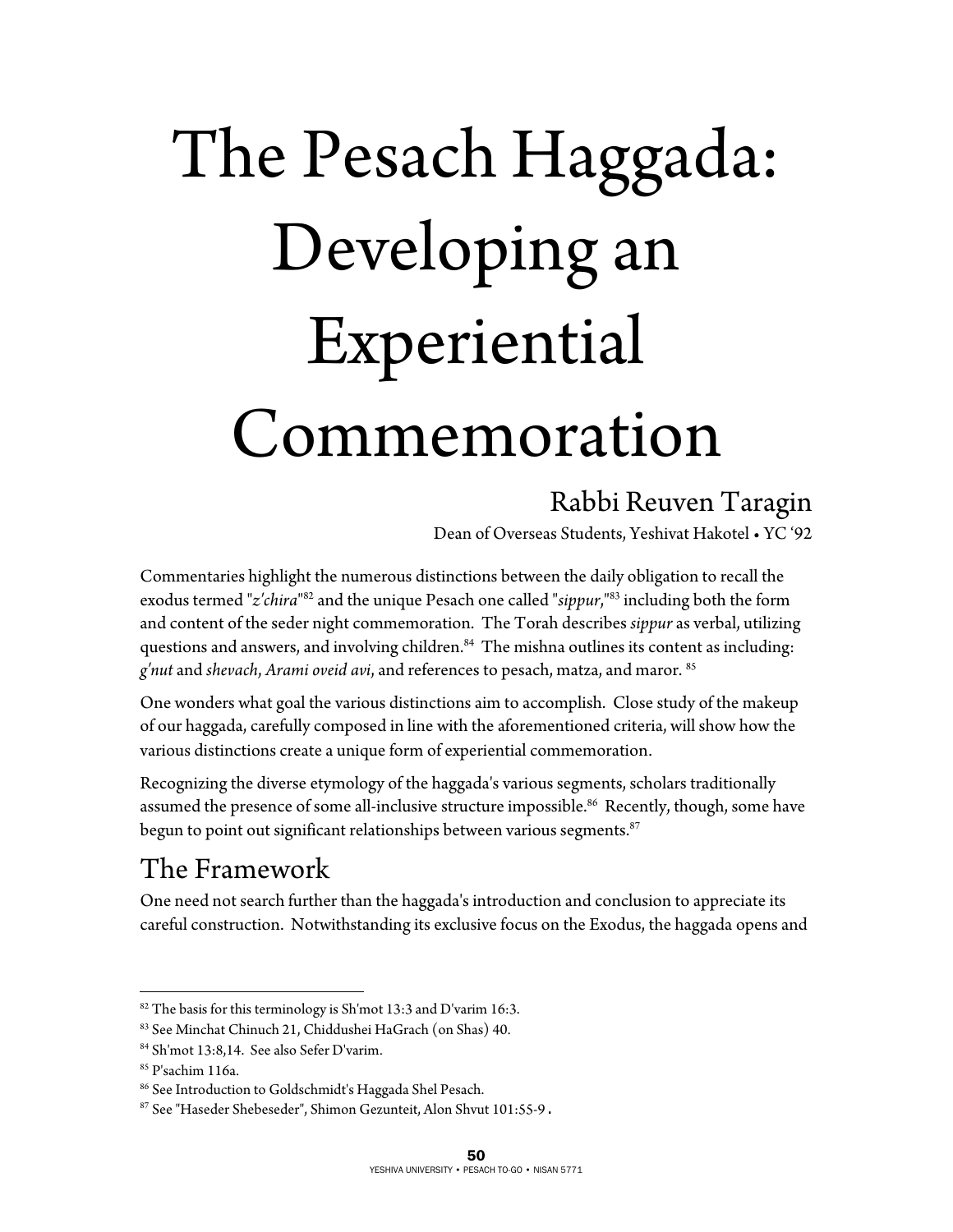closes with similar references to our hope to celebrate next year in different circumstances, *L'shana haba'a b'ar'a d'yisrael* and *L'shana haba'a b'yerushalayim*

Despite the obvious cultural gap between the opening piece of *Ha lachma anya* (written in aramaic) and the closing one- *Chasal sidur pesach* (written in Hebrew), they create a consistent framework for the story told within.

## Matchil B'g'nut U'm'sayem Bashevach

We begin with the first components mandated by the Mishna, the Ma Nishtana and the answer described by the mishna as *matchil b'g'nut u'm'sayem bashevach*. The gemara quotes a debate between Rav and Shmuel regarding what Biblical portion best accomplishes the *g'nut* and *shevach*. Shmuel recommends *Avadim hayinu*, while Rav prefers *Mit'chila ovdei avoda zara*. Shmuel chooses a simplistic recapitulation of the physical slavery, while Rav mandates a broader view of the story, one that by beginning with our idolatrous ancestors and concluding with our discovery of G-d, relates to the exodus's spiritual significance.

| Part/Opinion     | Shmuel                       | Rav              |
|------------------|------------------------------|------------------|
| <b>Questions</b> | Ma Nishtana                  | Four Sons        |
| Answers (G'nut)  | Avadim Hayinu <sup>88</sup>  | Mit'chila O'vdei |
| <b>Shevach</b>   | Baruch Hamakom <sup>89</sup> | Baruch Shomeir   |

Our answer includes the suggestions of both Rav and Shmuel. Their respective answers are set within independent frameworks of questions and shevach:

We begin with simple questions which relate to the obvious uniqueness of the night. These questions are universal, as any child takes notice of these differences. The answer is just as basic; *Avadim hayinu* presents the basic theme of the night- our emancipation from servitude to Pharaoh. The unit's *shevach*, likewise, reflects its simplicity- "*Baruch hamakom baruch hu*" is said by one who does not yet appreciate the deeper significance of y'tziat Mitzrayim.

The second unit also opens with four questions, but these are presented by four distinct children stereotypes and, thus, reflect their unique characters. The response also provides greater depth for it presents y'tziat Mizraim in its broader context as the culmination of a purification process that began with G-d's prophecy of Jewish servitude and promise to emancipate. The *shevach* reflects this realization by recognizing G-d's fulfillment of His promise- "*Baruch shomeir havtachato l'Yisrael.*"

Having completed the second *g'nut/shevach* section, we reach the *"V'hi she'amda*" paragraph in which we recognize the promise's timelessness. The second *g'nut/shevach* section allows for a

 $\overline{a}$ 88 The pieces beginning "*Ma'aseh*" and "*Amar*" are tangentially related to the end of *Avadim hayinu*.

<sup>89</sup> Even if one assumes "*Baruch hamakom*" and the four sons to be of similar origin, its two distinct parts serve as a transition from the first to second *g'nut/shevach* sections.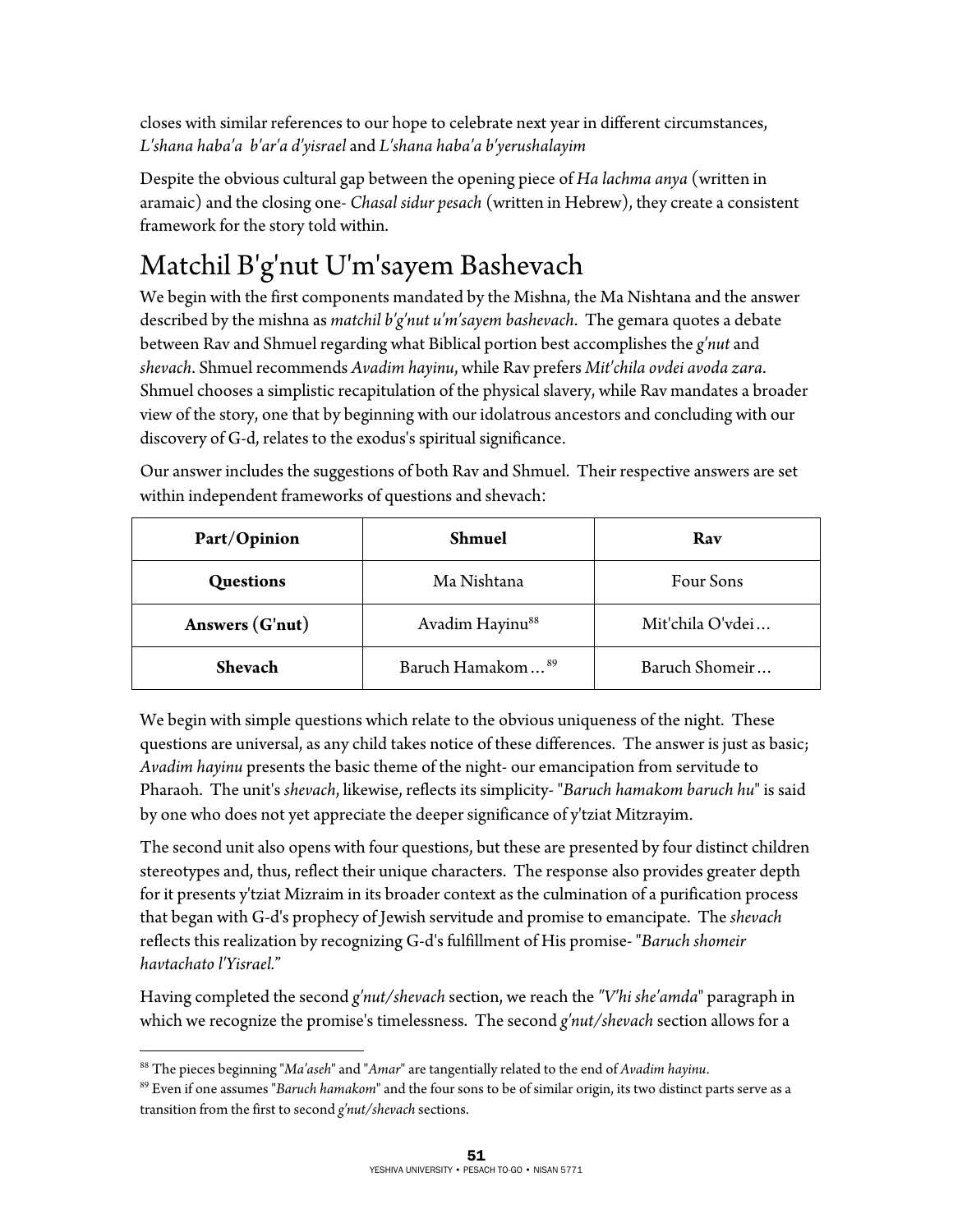more relevant portrayal of y'tziat Mizraim. As opposed to *Avadim hayinu* which bases its relevance on the fact that non-redemption of our forefathers would have left us too as subject to Pharaoh, after having presented y'tziat Mizraim as the process of G-d's fulfillment of his promise to the avot, we can see parallels "*b'chol dor vador*." Although absolute slavery was a one time event, dangerous threats are unfortunately all too repetitive. The presentation of y'tziat Mizraim not merely as emancipation, but as G-d's fulfillment of his commitment to protect the Jewish people, allows us to realize its perpetual relevance.

## Arami Oveid Avi

The next section of the haggada implements the mishna's next dictate- "*V'doreish mei'arami oveid avi ad sheyigmor kol haparasha kula.*" The usage of the term "*v'doreish*", translated by the haggada as "*tzei u'l'mad*", signifies the goal of this next unit- to depict in detail the story's various aspects. The mishna utilizes *Arami oveid avi*- the Torah's most detailed description of the exodus- as the context for *d'rashot* that further delineate the story's nuances. Here we relate to the circumstances of Ya'akov's descent to Mitzrayim, our miraculous propagation, the nature of our enslavement and persecution, the basis for G-d's heeding of our cries, and finally G-d's mode of action, first in Mitzrayim, and then at Yam Suf.

The detailed description leads naturally into the detailed praise- "Dayeinu." Dayeinu, composed to stress the abundance of favor showered upon the Jewish people, can only be sung once we have studied the story's details.

### Rabban Gamliel

Having discussed the events in such detail, we are shocked by Rabban Gamliel's insistence concerning our efforts' insufficiency. Rabban Gamliel's claim can be understood in light of the piece juxtaposed by both the mishna and haggada to his description of pesach, matza, and maror- "*B'chol dor vador chayav adam lir'ot et atzmo k'ilu yatza miMitzrayim*...". As opposed to the yearly commandment to commemorate the Exodus, the seder night aims to recreate it. Absolute commitment to G-d can be based only on personal appreciation of G-d as emancipator. Rabban Gamliel's linkage of the story to the ceremonial objects allows the detailed historical anecdote to become "imax" reality. Like one who dons the garb of an earlier period in order to feel part of it, we discuss and eventually eat the objects central to the redemption narrative in order to imagine ourselves thrown back in time to it .

The "*B'chol dor vador*" segment culminates our attempts throughout the haggada to make the ancient exodus contemporary and relevant by sharpening the formulations of our two earlier attempts - *Avadim hayinu* and *V'hi she'amda*.

| Earlier Attempts:                                                                                                   | B'chol dor vador:                                                        |
|---------------------------------------------------------------------------------------------------------------------|--------------------------------------------------------------------------|
| Ela she'b'chol dor vador om'dim aleinu l'chaloteinu<br>v'hakadosh baruch hu matzileinu miyadam. (V'hei<br>she'amda) | B'chol dor vador chayav<br>adam l'r'ot et atzmo k'ilu<br>yatza miMizraim |
| V'eilu lo hotzi Hakadosh Baruch Hu et Avoteinu Misham,                                                              | Lo et avoteinu bilvad ga'al                                              |